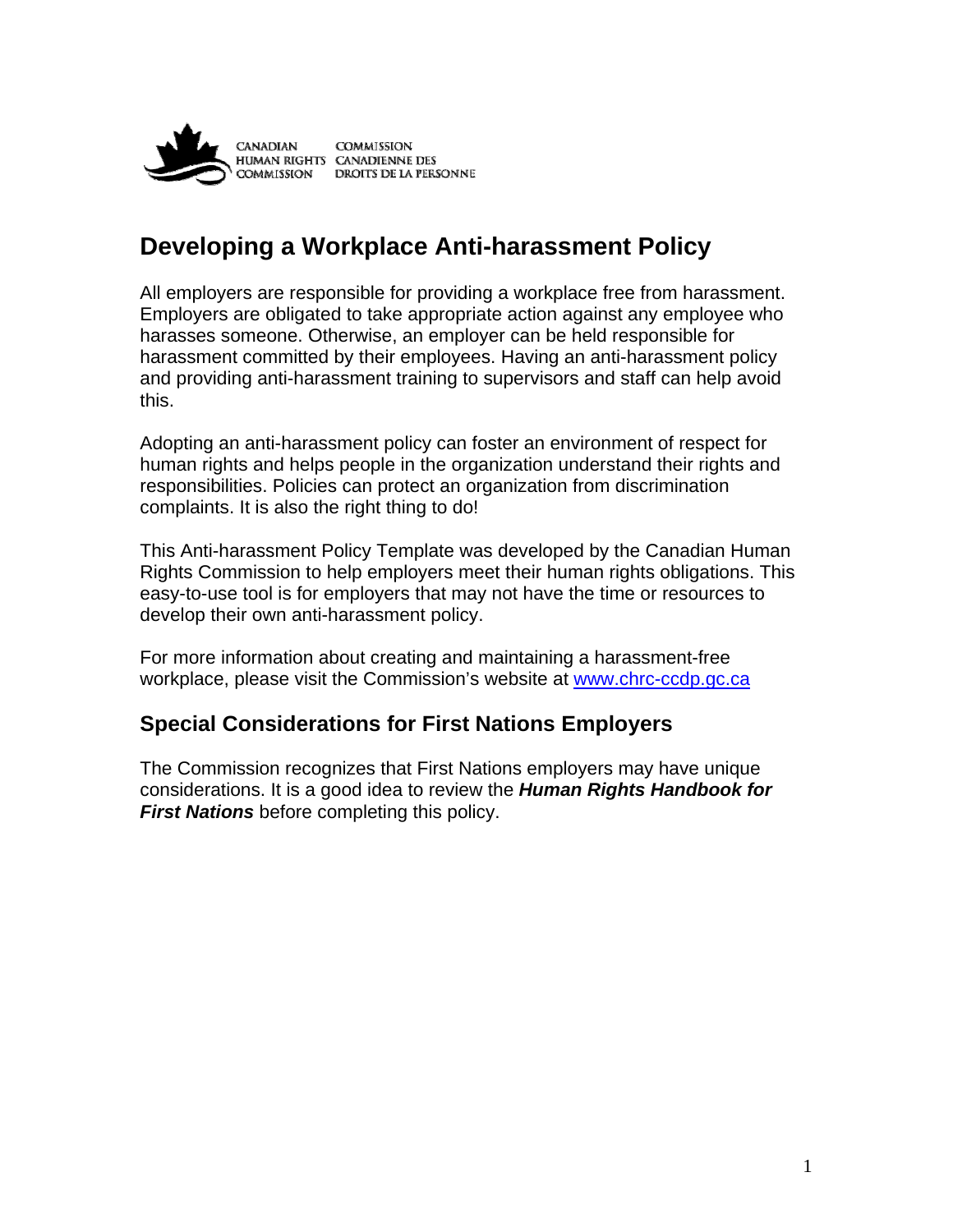#### **Directions for using the Anti-harassment Policy Template**

Placeholders can be found throughout the policy template to help you identify where information specific to your organization should be inserted.

**Step 1-** Determine who in your organization will be responsible for making decisions related to this policy. All of the people designated to make decisions related to this policy should have training about harassment and its related concepts. There are two roles identified in the policy:

- a. **[Name and/or Position A]** This role should be given to a senior manager who is familiar with the workings of the organization.
- b. **[Name and/or Position B]** This role should be given a dedicated human resources person or a manager familiar with the workings of the organization.

**Step 2 -** Replace all **[Name of Organization]** placeholders with the name of your organization.

**Step 3 -** Replace the **[Name and/or Position]** placeholders with the name and/or position title of the person who has been given responsibility for each role throughout the policy template.

**Step 4 -** It is also important to have a set of procedures for harassment complaints so that supervisors and employees are aware of the steps that will be taken if an employee makes a harassment complaint. A suggested process for handling harassment complaints has been included in this template. If appropriate, keep this process. You may also replace this section with a set of procedures that would be more suitable for your organization.

**Step 5 -** Read the document and add the relevant information into the remaining placeholders so that they fit your organization. Delete any placeholders that are not relevant for your organization.

**Step 6 -** Educate supervisors and employees about harassment concepts, and their roles and responsibilities according to your organization's anti-harassment policy.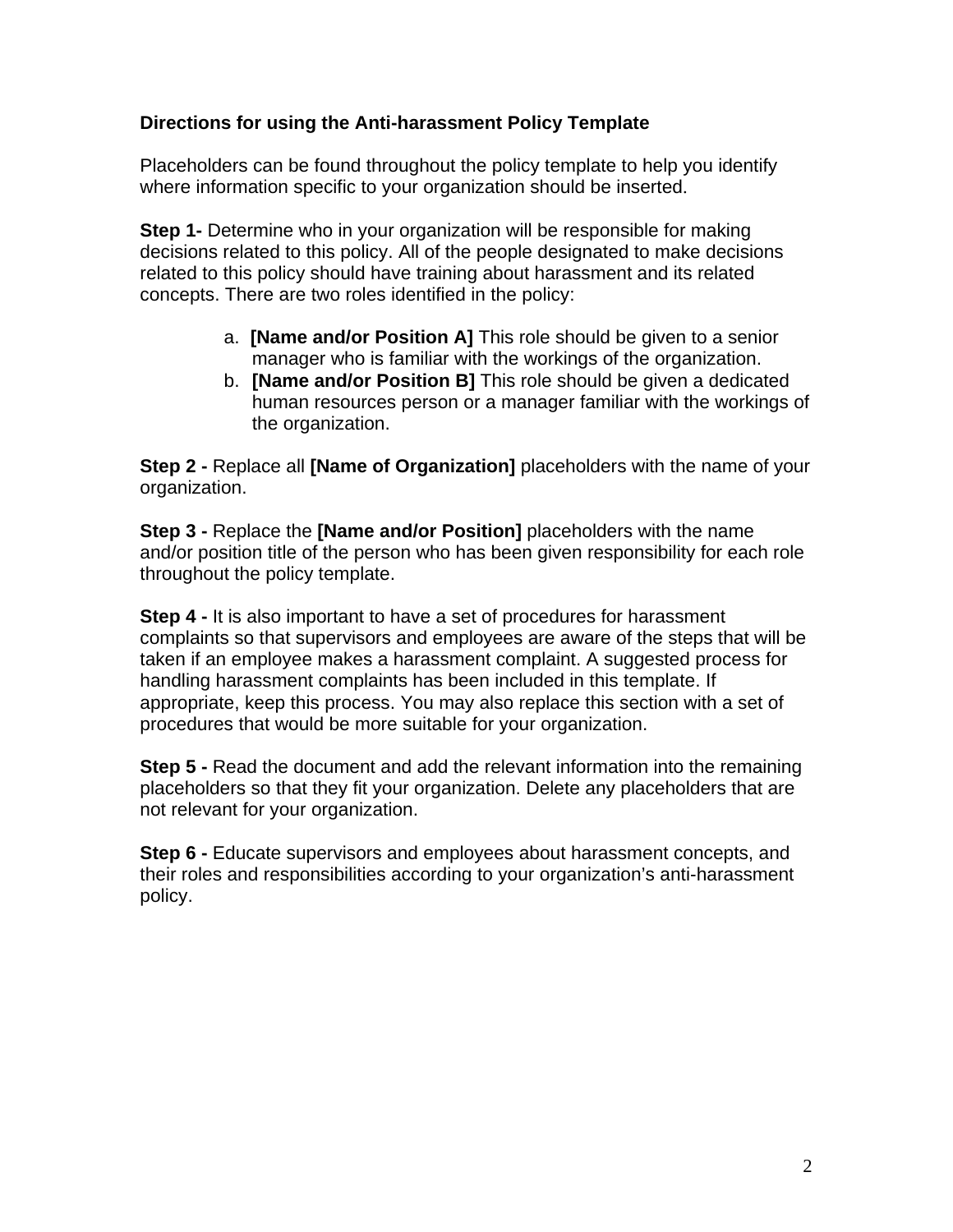# **[Name of Organization] Anti-harassment Policy and Procedures**

## **Policy Statement**

**[Name of Organization]** is committed to fostering a harassment-free workplace where all employees are treated with respect and dignity.

The *Canadian Human Rights Act* protects employees from harassment based on race, national or ethnic origin, colour, religion, age, sex, sexual orientation, marital status, family status, disability or pardoned conviction.

Harassment at **[Name of Organization]** is not tolerated. Employees who are found to have harassed another individual may be subject to disciplinary action. This includes any employee who: interferes with the resolution of a harassment complaint; retaliates against an individual for filing a harassment complaint; or files an unfounded harassment complaint intended to cause harm.

# **Application**

This policy applies to all current employees of **[Name of Organization]**, including full and part-time, casual, contract, permanent and temporary employees. This policy also applies to job applicants.

This policy applies to all behaviour that is in some way connected to work, including during off-site meetings, training and on business trips.

# **Definitions**

**Harassment** is:

- offending or humiliating someone physically or verbally;
- threatening or intimidating someone; or
- making unwelcome jokes or comments about someone's race, national or ethnic origin, colour, religion, age, sex, sexual orientation, marital status, family status, disability or pardoned conviction.

#### **Sexual harassment** is:

- offensive or humiliating behaviour that is related to a person's sex;
- behaviour of a sexual nature that creates an intimidating, unwelcome, hostile or offensive work environment; or
- behaviour of a sexual nature that could reasonably be thought to put sexual conditions on a person's job or employment opportunities.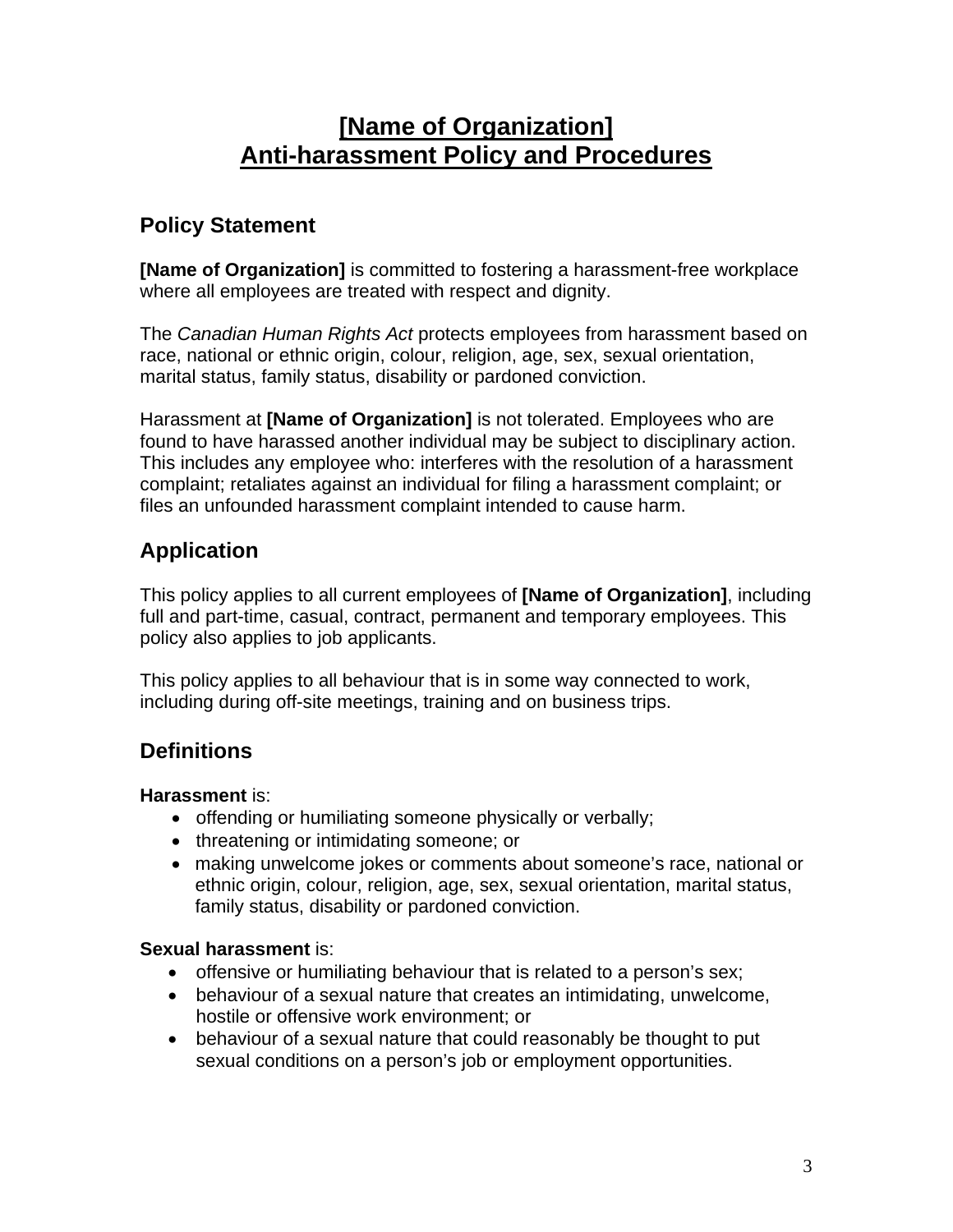## **Responsibilities and Expectations**

#### **[Name of Organization]** is responsible for:

providing all employees a harassment-free workplace.

#### **[Name and/or Position A]** is responsible for:

- ensuring that this policy is applied in a timely, consistent and confidential manner;
- determining whether or not allegations of harassment are substantiated; and
- determining what corrective action is appropriate where a harassment complaint has been substantiated.

#### **[Name and/or Position B]** is responsible for:

- $\bullet$  the administration of this policy;
- reviewing this policy annually, or as required; and
- making necessary adjustments to ensure that this policy meets the needs of the organization.

**Supervisors** are responsible for:

- fostering a harassment-free work environment and setting an example about appropriate workplace behaviour;
- communicating the process for investigating and resolving harassment complaints made by employees;
- dealing with harassment situations immediately upon becoming aware of them, whether or not a harassment complaint has been made;
- taking appropriate action during a harassment investigation, including separating the parties to the harassment complaint, when appropriate; and
- ensuring harassment situations are dealt with in a sensitive and confidential manner.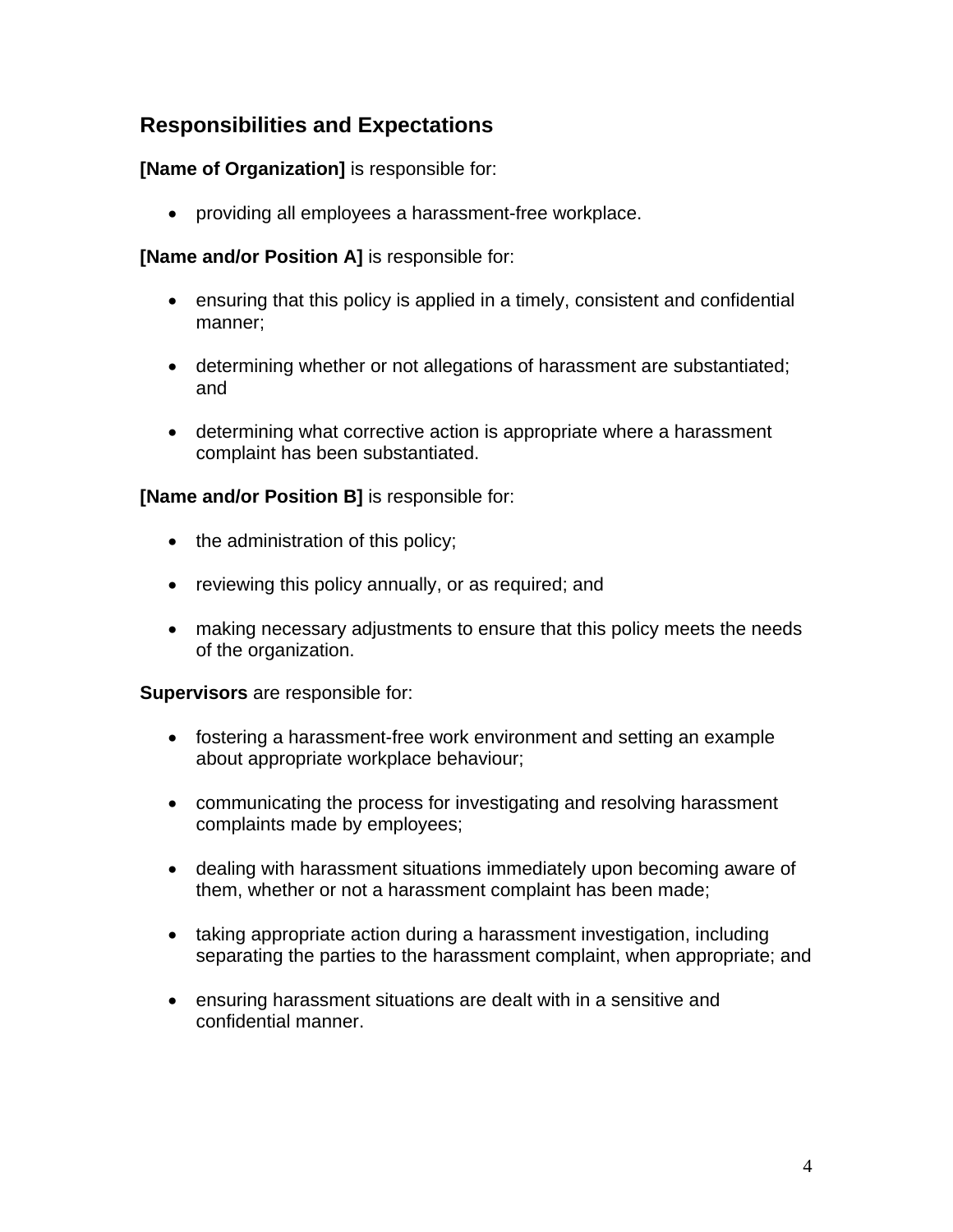**Employees** are responsible for:

- $\bullet$  treating others with respect in the workplace;
- reporting harassment to **[Name and/or Position B]**;
- cooperating with a harassment investigation and respecting the confidentiality related to the investigation process;

#### **Employees** can expect:

- to be treated with respect in the workplace;
- that reported harassment will be dealt with in a timely, confidential and effective manner;
- to have their rights to a fair process and to confidentiality respected during a harassment investigation; and
- to be protected against retaliation for reporting harassment or cooperating with a harassment investigation.

### **Procedures for Addressing a Harassment Complaint**

#### **Filing a Complaint**

An employee may file a harassment complaint by contacting **[Name and/or Position B]**. The complaint may be verbal or in writing. If the complaint is made verbally, **[Name and/or Position B]** will record the details provided by the employee.

The employee should be prepared to provide details such as what happened; when it happened; where it happened; how often and who else was present (if applicable).

Complaints should be made as soon as possible but no later than within one year of the last incident of perceived harassment, unless there are circumstances that prevented the employee from doing so.

**[Name and/or Position B]** will tell the person that the harassment complaint has been made against, in writing, that a harassment complaint has been filed. The letter will also provide details of the allegations that have been made against him or her.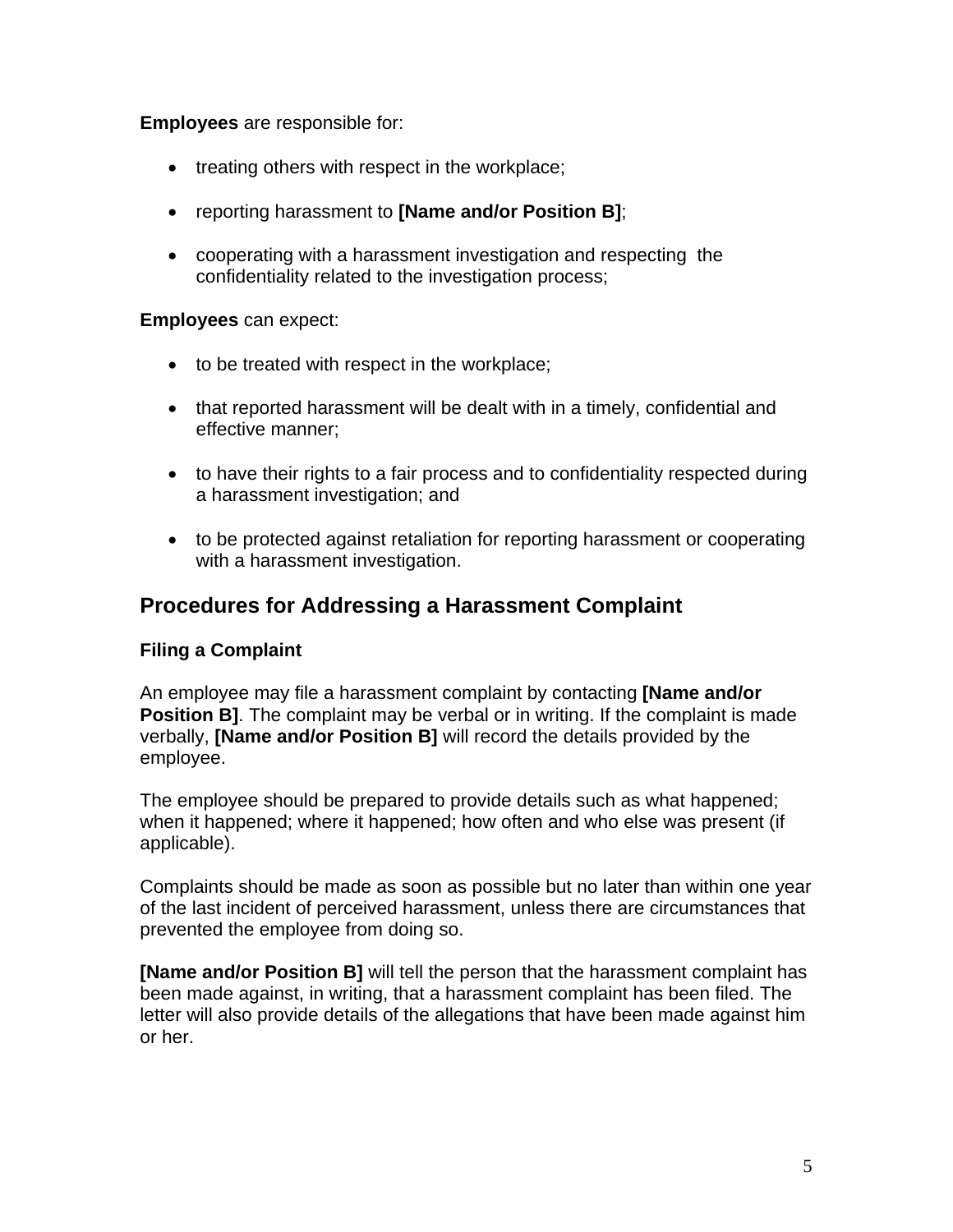Every effort will be made to resolve harassment complaints within **[number]** days. **[Name and/or Position A]** will advise both parties of the reasons why, if this is not possible.

If either party to a harassment complaint believes that the complaint is not being handled in accordance with this policy, he or she should contact **[Name and/or Position A]**.

#### **Mediation**

Wherever appropriate and possible, the parties to the harassment complaint will be offered mediation prior to proceeding with a harassment investigation.

Mediation is voluntary and confidential. It is intended to assist the parties to arrive at a mutually acceptable resolution to the harassment complaint.

The mediator will be a neutral person, agreed upon by both parties. The mediator will not be involved in investigating the complaint.

Each party to the complaint has the right to be accompanied and assisted during mediation sessions by a person of their choosing.

#### **Investigation**

If mediation is inappropriate or does not resolve the issue, a harassment investigation will be conducted. All investigations will be handled by an individual who has the necessary training and experience. In some cases, an external consultant may be engaged for this purpose.

The investigator will interview the person who made the complaint, the person the complaint was made against and any witnesses that have been identified. All people who are interviewed will have the right to review their statement, as recorded by the investigator, to ensure its accuracy.

The investigator will prepare a report that will include:

- a description of the allegations;
- the response of the person the complaint was made against;
- a summary of information learned from witnesses (if applicable); and
- a decision about whether, on a balance of probabilities, harassment did occur.

This report will be submitted to **[Name and/or Position A]**. Both parties to the complaint will be given a copy.